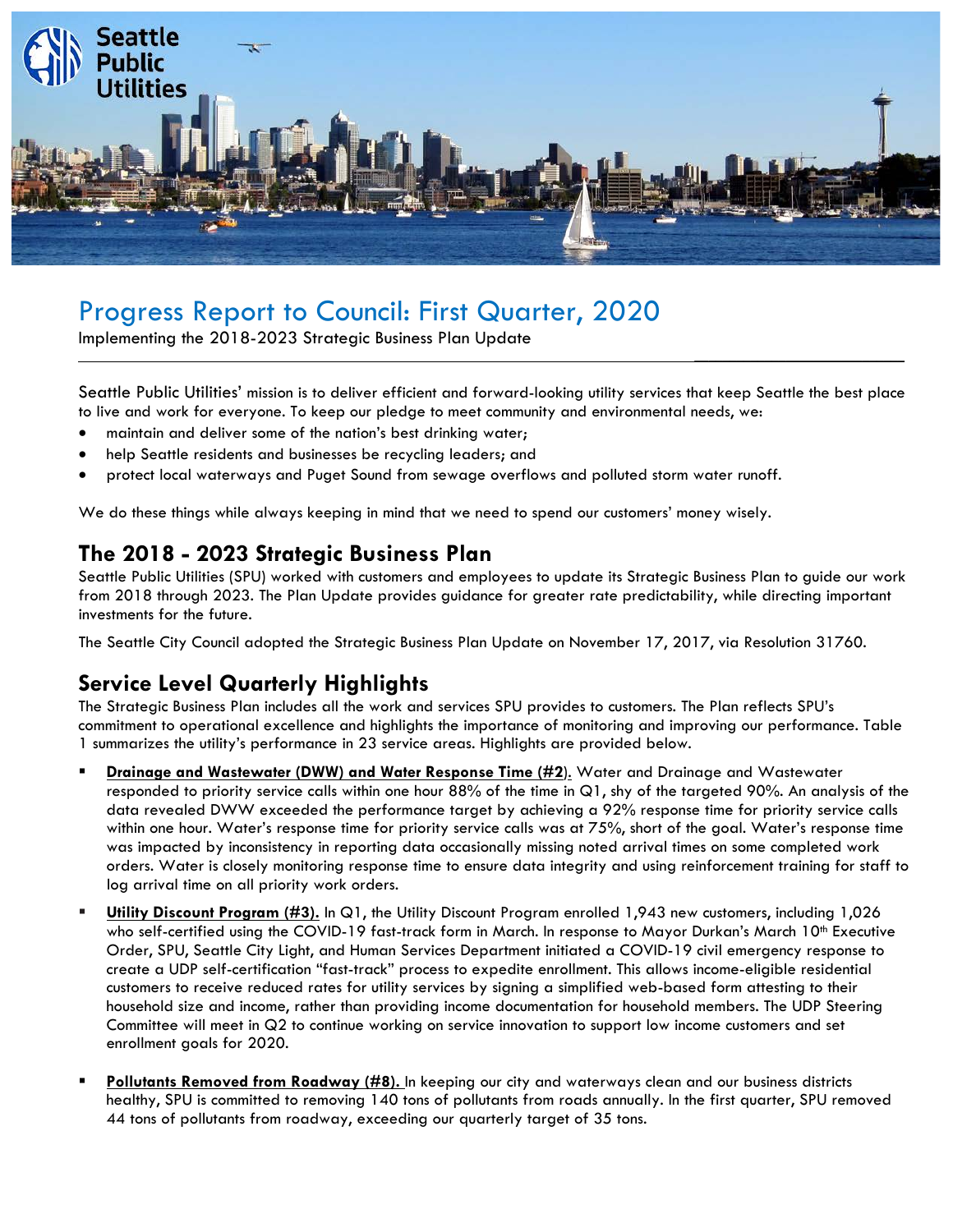- **Graffiti Removed and Illegal Dumping within 10 Business Days (#12 & #13).** SPU crews posted a strong performance in Q1 by removing 100% of reported graffiti and addressing 99% of reported illegal dumping complaints within 10 business days, exceeding the target of 90% graffiti and 95% illegal dumping removals.
- **Collection of Solid Waste Misses (#16 & #18).** SPU closed out Q1 by achieving 0.7 goal for missed pickups for every 1000 stops and a 98% collection rate for missed solid waste pickup within 1 business day, exceeding a target of  $\leq$ 1 missed pickup goal for every 1,000 stops and a 95% target for missed solid waste collection.
- **Purchases and Consulting Contracts with Woman and Minority Business Enterprise (WMBE) Firms (#19).** WMBE consulting and purchasing targets are sequentially adjusted bi-annually by the Mayor's office. For 2020 reporting, SPU adjusted its performance target for WMBE purchasing from 15% to 17%. The WMBE consulting target remained unchanged at 22%. In the first quarter of 2020, SPU awarded 18% of purchasing contracts and 19% of consulting contracts to WMBE firms. While the utility met its WMBE purchasing target, it did not achieve the WMBE consulting target due to the COVID-19 reduction in contract spending. The loss of two candidate WMBE firms which were acquired by other firms also impacted our WMBE utilization. We continue to reach out to WMBE firms and are improving access in our contracting process.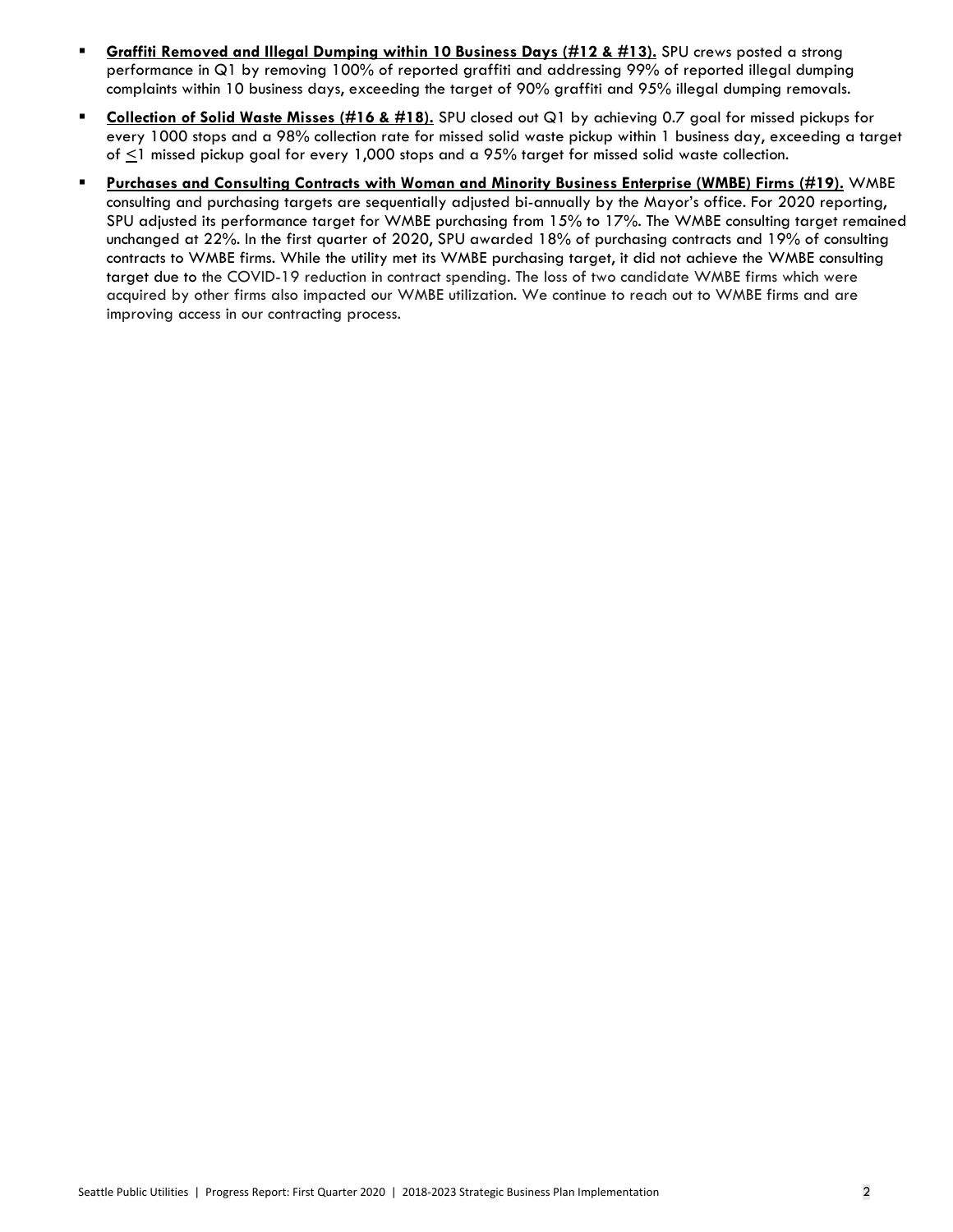#### **Q1 Service Level Performance Metrics**

| #                                                                               | <b>Performance Metrics</b>                                                                                                                                                                                                                                                                                  | <b>Reporting</b><br><b>Frequency</b> | <b>Target</b>                          | 2020<br><b>Performance</b> |  |  |
|---------------------------------------------------------------------------------|-------------------------------------------------------------------------------------------------------------------------------------------------------------------------------------------------------------------------------------------------------------------------------------------------------------|--------------------------------------|----------------------------------------|----------------------------|--|--|
| Focus Area: Customer Experience - Making it easier to get help and find answers |                                                                                                                                                                                                                                                                                                             |                                      |                                        |                            |  |  |
| $\mathbf{1}$                                                                    | Customers rank their satisfaction with SPU services is at least 5 on a scale of 1-7. (Last<br>measured in 2015.)                                                                                                                                                                                            | Every 4<br>Years                     | $\geq 5$                               | 5.9                        |  |  |
| $\overline{2}$                                                                  | % of priority drinking water, drainage, and wastewater problems responded to within<br>one hour. (YTD)                                                                                                                                                                                                      | Monthly                              | ≥90%                                   | 88%                        |  |  |
| 3                                                                               | # of households enrolled in the Utility Discount Program.                                                                                                                                                                                                                                                   |                                      |                                        |                            |  |  |
|                                                                                 | - Change since January 1                                                                                                                                                                                                                                                                                    | Monthly                              | TBD                                    | 1,943                      |  |  |
|                                                                                 | - 2020 year end goal: TBD                                                                                                                                                                                                                                                                                   |                                      | 34,028                                 | 35,971                     |  |  |
|                                                                                 | Focus Area: Health and Environment - Protecting your health and our environment                                                                                                                                                                                                                             |                                      |                                        |                            |  |  |
| 4                                                                               | Compliance with all Department of Health regulations.                                                                                                                                                                                                                                                       | Monthly                              | Yes                                    | Yes                        |  |  |
| 5                                                                               | Meet tribal, regional, state and federal commitments for instream water for fish. This<br>includes implementing a beneficial instream flow regime that provides high quality fish<br>habitat for salmon and steelhead and reduces the risks of stranding juvenile fish or<br>dewatering fish redds (nests). | Quarterly                            | Meet commitments<br>for the quarter    | Yes                        |  |  |
| 6                                                                               | Limit sewer overflows to no more than 4 annually per 100 miles of pipe, on a two-year<br>average.                                                                                                                                                                                                           |                                      |                                        |                            |  |  |
|                                                                                 | - # of total sewer overflows in the current biennium                                                                                                                                                                                                                                                        |                                      | NA                                     | 41                         |  |  |
|                                                                                 | - # of sewer overflows that count towards the Consent Decree threshold                                                                                                                                                                                                                                      | Monthly                              | < 114                                  | 24                         |  |  |
|                                                                                 | - # of sewer overflows in the current biennium per 100 miles of sewer pipe                                                                                                                                                                                                                                  |                                      | $\leq 4$                               | 0.8                        |  |  |
| 7                                                                               | % of CSO outfalls meeting the CSO control standard.                                                                                                                                                                                                                                                         | Annual<br>(April)                    | 100% by 2030                           | 62%                        |  |  |
| 8                                                                               | # tons of pollutants removed from roads during 2020. (YTD)                                                                                                                                                                                                                                                  | Quarterly                            | $\geq$ 140 tons/year                   | 44                         |  |  |
| 9                                                                               | # gallons of runoff water managed using Green Stormwater Infrastructure. (In millions of<br>gallons) (YTD)                                                                                                                                                                                                  | Annual<br>(February)                 | 300M gallons<br>by year-end            | 277                        |  |  |
| 10                                                                              | Achieve Water Conservation Partnership regional water conservation goal. (MGD =<br>million gallons/day)                                                                                                                                                                                                     | Annual<br>(April)                    | $<$ 110 MGD                            | 96.5                       |  |  |
| 11                                                                              | % of solid waste being recycled or composted.                                                                                                                                                                                                                                                               | Annual<br>(July)                     | ≥70% by 2022                           | 56.5%                      |  |  |
| 12                                                                              | % of graffiti removed within 10 business day for SDOT structures and 6 business days for<br>SPU property. (YTD)                                                                                                                                                                                             | Monthly                              | ≥90%                                   | 100%                       |  |  |
| 13                                                                              | % of illegal dumping removed within 10 business days for public property. (YTD)                                                                                                                                                                                                                             | Monthly                              | ≥95%                                   | 99%                        |  |  |
|                                                                                 | Focus Area: Operational Excellence - Improving how we work to deliver consistent, high quality services                                                                                                                                                                                                     |                                      |                                        |                            |  |  |
| 14                                                                              | Meet obligations in wholesale customer contracts for pressure, flow, and unplanned<br>transmission system outages.                                                                                                                                                                                          | Monthly                              | Meet commitments                       | Yes                        |  |  |
| 15                                                                              | No critical services (e.g., hospitals) are inaccessible due to flooding, except during<br>extreme storm events (events exceeding a 100-year, 24-hour design storm event).                                                                                                                                   | Monthly                              | All critical services<br>accessible    | Yes                        |  |  |
| 16                                                                              | Provide reliable solid waste pickup with only one missed pickup for each 1,000 stops.<br>(YTD)                                                                                                                                                                                                              | Monthly                              | $\leq$ 1                               | 0.7                        |  |  |
| 17                                                                              | Limit late container deliveries to a maximum of two per 100 deliveries.                                                                                                                                                                                                                                     | Monthly                              | $\leq$ 2                               | 0.8                        |  |  |
| 18                                                                              | Collect at least 95% of missed Residential and Multifamily solid waste pickups within one<br>business day. (YTD)                                                                                                                                                                                            | Monthly                              | ≥95%                                   | 98%                        |  |  |
| 19                                                                              | % of purchases and consulting contracts with WMBE firms. (YTD)                                                                                                                                                                                                                                              | Monthly                              | <b>Annual Consulting</b><br>$\geq$ 22% | 19%                        |  |  |
|                                                                                 |                                                                                                                                                                                                                                                                                                             | Monthly                              | Annual Purchasing<br>$\geq$ 17%        | 18%                        |  |  |
| <b>Focus Area: Financial Health</b>                                             |                                                                                                                                                                                                                                                                                                             |                                      |                                        |                            |  |  |
| 20                                                                              | Stay within the overall 5.2% Endorsed rate path through 2023.                                                                                                                                                                                                                                               | Quarterly                            | $\leq 5.2\%$                           | Yes                        |  |  |
| 21                                                                              | The Water Fund is meeting its financial policy guidelines.                                                                                                                                                                                                                                                  | Quarterly                            | Yes                                    | Yes                        |  |  |
| 22                                                                              | The Drainage & Wastewater Fund is meeting its financial policy guidelines.                                                                                                                                                                                                                                  | Quarterly                            | Yes                                    | Yes                        |  |  |
| 23                                                                              | The Solid Waste Fund is meeting its financial policy guidelines.                                                                                                                                                                                                                                            | Quarterly                            | Yes                                    | Yes                        |  |  |

On track Monitor

Seattle Public Utilities | Progress Report: First Quarter 2020 | 2018-2023 Strategic Business Plan Implementation 3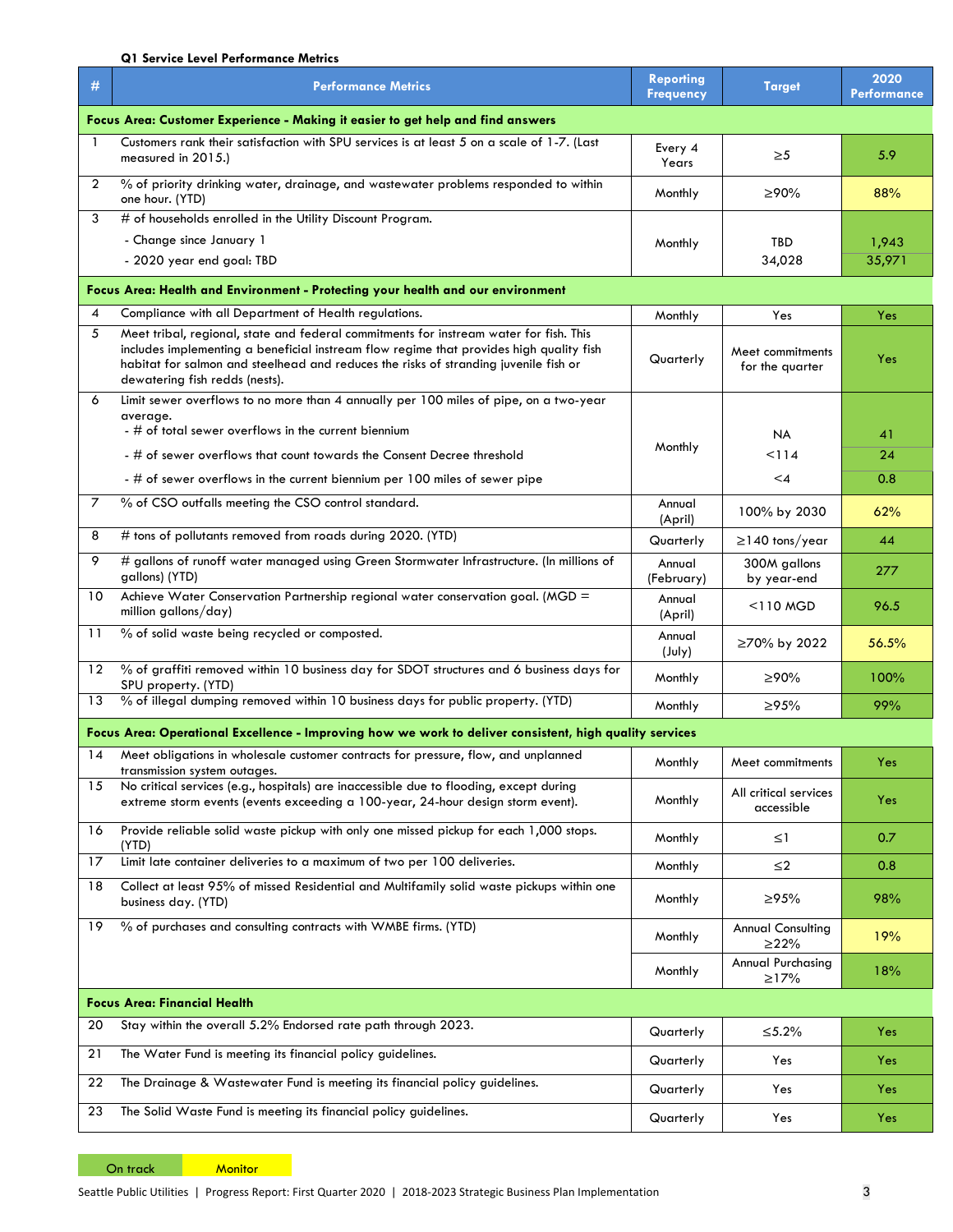## **Action Items and Council Deliverables – Improving Services**

This section summarizes the utility's progress on the 12 Action Items and 10 Council Deliverables that support the 2018- 2023 Strategic Business Plan Update. Some of the names and overall goals of action items have been modified from their original presentation in the 2018-2023 Strategic Business Plan Update to more clearly and accurately describe the action items.

Table 2 and Table 3 present the overall goals of each Action Item and Council Deliverable, as well as our 2020 deliverables for each, and our progress in the First Quarter. Table 4 presents Action Items deferred, and City Council Deliverables completed and closed in 2018-2020.

| <b>Quarterly Performance Legend</b>                                            |                                                                                                                             |                                                                                                                                    |                                                                                                                             |                                                           |
|--------------------------------------------------------------------------------|-----------------------------------------------------------------------------------------------------------------------------|------------------------------------------------------------------------------------------------------------------------------------|-----------------------------------------------------------------------------------------------------------------------------|-----------------------------------------------------------|
|                                                                                |                                                                                                                             |                                                                                                                                    |                                                                                                                             |                                                           |
| <b>ON TRACK</b>                                                                | <b>MINOR DELAY</b>                                                                                                          | <b>AT RISK</b>                                                                                                                     | <b>OFF TRACK</b>                                                                                                            | <b>COMPLETE</b>                                           |
| Quarterly milestones<br>completed on time<br>No major known risks<br>or issues | At least 1 quarterly<br>⋗<br>milestone delayed<br>but within reasonable<br>tolerance<br>Minor risks or issues<br>identified | Quarterly<br>➤<br>milestone(s) delayed,<br>and mitigation plan(s)<br>needed<br>At least one<br>⋗<br>significant risk<br>identified | Quarterly milestones<br>⋗<br>delayed and<br>executive support<br>needed<br>Plan at risk, requiring<br>➤<br>executive action | Action Plan or Council<br>⋗<br>Deliverable is<br>complete |

| Table 2. Progress on Action Items |
|-----------------------------------|
|-----------------------------------|

| 2018-2023 Action Items<br><b>Overall Goals</b>                                                                                                                                                                                                                     | <b>2020 Deliverables and Fourth Quarter Progress</b>                                                                                                                                                                                                                                                                                                                                                                                                                                                                                                                                                                                                                                                                                                                                                                                                                                                                                                                                                          | Quarterly<br><b>Performance</b> |
|--------------------------------------------------------------------------------------------------------------------------------------------------------------------------------------------------------------------------------------------------------------------|---------------------------------------------------------------------------------------------------------------------------------------------------------------------------------------------------------------------------------------------------------------------------------------------------------------------------------------------------------------------------------------------------------------------------------------------------------------------------------------------------------------------------------------------------------------------------------------------------------------------------------------------------------------------------------------------------------------------------------------------------------------------------------------------------------------------------------------------------------------------------------------------------------------------------------------------------------------------------------------------------------------|---------------------------------|
| <b>Apprenticeship Program</b><br>1.<br>Expand and enhance SPU's<br>apprenticeship program to recruit and<br>retain the best and most diverse talent by<br>providing more training and creating<br>career pathways into and upward,<br>throughout the organization. | 2020 Deliverables:<br>Completion 70% of Water Operations Related/Supplemental<br>instruction (RSI) lesson development<br>Complete 90% of Water Operations On-the-Job Training (OJT)<br>$\bullet$<br>lesson development<br>Begin Water Operations "First Class" Training for apprentices<br>Complete recruitment and selection of apprentices<br>Complete 25% of DWW Related/Supplemental Instruction (RSI)<br>lesson development<br>In the First Quarter, SPU began active recruitment for 15 Water Pipe<br>Worker Apprentices, including initial screenings, on-line testing and<br>secondary screenings. We also continued with the development of the<br>Water Operations Related/Supplemental instruction "core" lesson plans,<br>including the significant expansion of several classes. Some of Water<br>Operations' OJT Skills Blocks were delayed to coincide with the<br>development of the related "core" curriculum. DWW completed its RSI<br>Plan Review and is working on the pilot lesson plan. |                                 |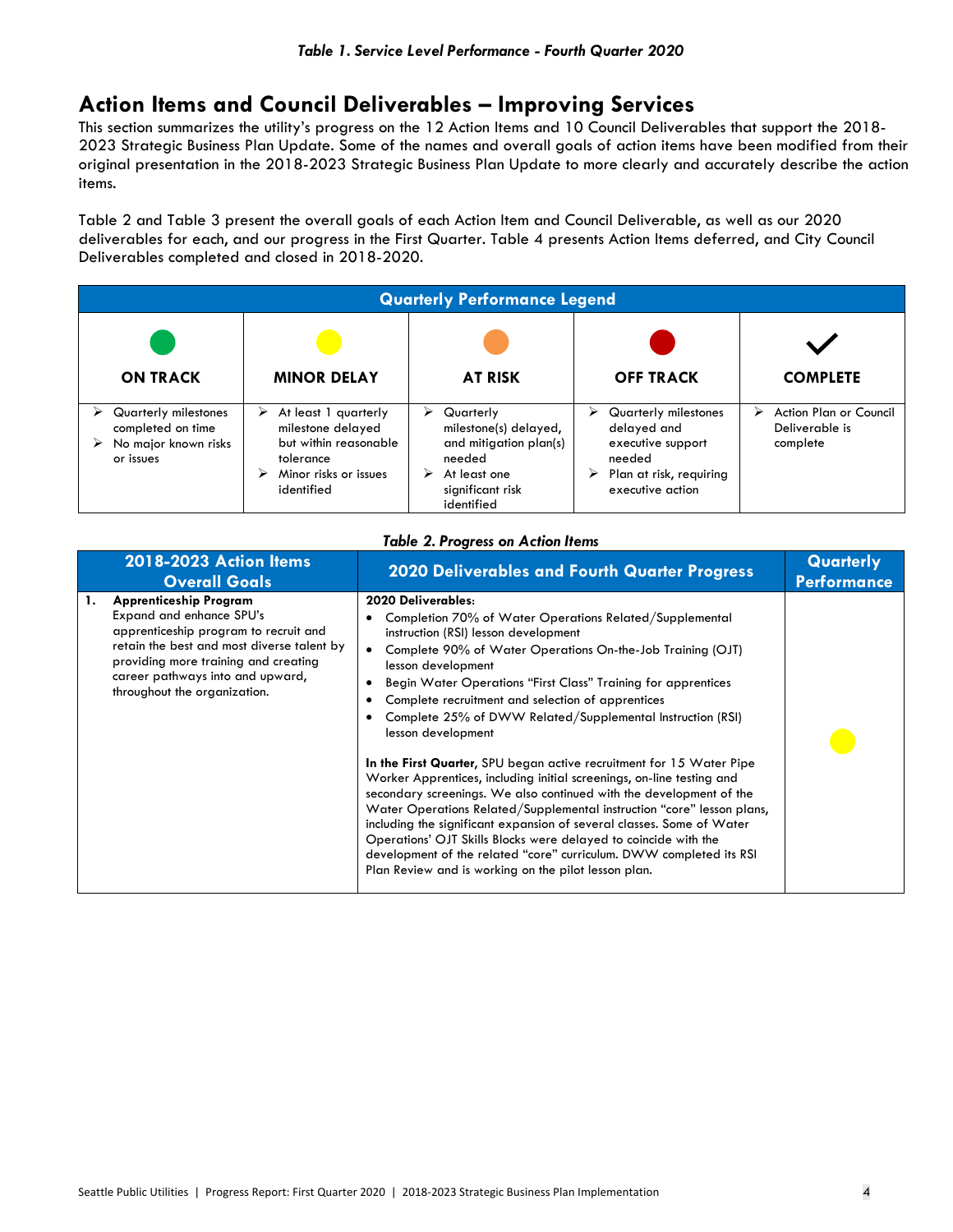| 2018-2023 Action Items |                                                                                                                                                                                                                                                                                                                                                                                                                                     | <b>2020 Deliverables and Fourth Quarter Progress</b>                                                                                                                                                                                                                                                                                                                                                                                                                                                                                                                                                                                                                                                                                                                                                                                                                                                                                                                                                                                                                                                                                                                                                                                                                                                                                                                         | Quarterly          |
|------------------------|-------------------------------------------------------------------------------------------------------------------------------------------------------------------------------------------------------------------------------------------------------------------------------------------------------------------------------------------------------------------------------------------------------------------------------------|------------------------------------------------------------------------------------------------------------------------------------------------------------------------------------------------------------------------------------------------------------------------------------------------------------------------------------------------------------------------------------------------------------------------------------------------------------------------------------------------------------------------------------------------------------------------------------------------------------------------------------------------------------------------------------------------------------------------------------------------------------------------------------------------------------------------------------------------------------------------------------------------------------------------------------------------------------------------------------------------------------------------------------------------------------------------------------------------------------------------------------------------------------------------------------------------------------------------------------------------------------------------------------------------------------------------------------------------------------------------------|--------------------|
|                        | <b>Overall Goals</b>                                                                                                                                                                                                                                                                                                                                                                                                                |                                                                                                                                                                                                                                                                                                                                                                                                                                                                                                                                                                                                                                                                                                                                                                                                                                                                                                                                                                                                                                                                                                                                                                                                                                                                                                                                                                              | <b>Performance</b> |
| 2.                     | <b>Facilities Improvements</b><br>Purchase property, reconstruct<br>existing facilities, and construct new<br>facilities to address deficient<br>workspace conditions for field crews,<br>equipment, and administrative staff:<br>North Operations Complex; South<br><b>Operations Complex; Cedar Falls;</b><br>and Seattle Municipal Tower.                                                                                        | 2020 Deliverables:<br>Options analysis for Cedar Falls Phase 2<br>٠<br>Purchase South Spoils Yard<br>Complete options analysis study of North Operations Command and<br>٠<br>Control relocation<br>Update Master Plan delivery strategy<br>٠<br>Seattle Municipal Tower space utilization design<br>٠<br>Complete 30% design of the South Operations Center<br>In the First Quarter, SPU facilities staff concluded a seismic report of the<br>North Operations Center, which recommended the facility be replaced<br>and critical Command & Control functions be relocated to a more stable<br>campus. Repair work from the 2019 snowstorm and separate but<br>extensive water damage to the Cedar Falls Education Center continued.<br>SPU also completed the project management options analysis of the<br>South Operations Center.<br>While most projects were on track, a few projects were delayed: The<br>Cedar Falls Phase 2 Project continued to be paused pending executive<br>leadership's decision on cost reduction and environmental review; the<br>South Spoils Yard purchase was delayed due to lack of suitable<br>property. SPU submitted legislation to Council to authorize the purchase<br>of four properties in SODO. The schematic design for space utilization of<br>the Seattle Municipal Tower was paused pending a project scope<br>modification. |                    |
| 3.                     | <b>Green Fleet</b><br>Fund the infrastructure needed to<br>implement a fleet of electric vehicles to<br>reduce SPU's use of fossil fuels and<br>support the City's Drive Clean Seattle<br>Fleet initiative.                                                                                                                                                                                                                         | 2020 Deliverables:<br>Hire permanent Green Fleet Strategic Advisor<br>Electric Vehicle Supply Equipment (EVSE) assessment and installation<br>at two SPU locations.<br>Identify opportunity for electric vehicle/tools pilot programs<br>$\bullet$<br>Implement 2020 phase of SPU Vehicles Reduction Plan (per Executive<br>٠<br>Order 2018-05)<br>In the First Quarter, SPU hired a new Green Fleet Strategic Advisor to<br>support the City's Drive Clean Seattle Fleet Initiative, the Green Fleet<br>Action Plan and SPU's other greenhouse gas mitigation efforts. Work on<br>green fleets continued, but it may experience delays due to COVID-19<br>concerns.                                                                                                                                                                                                                                                                                                                                                                                                                                                                                                                                                                                                                                                                                                         |                    |
| 4.                     | <b>Green Stormwater Infrastructure</b><br>Expansion<br>Lead programs, policies and partnerships<br>to expand the use of green<br>infrastructure. This work includes<br>implementing GSI projects in the<br>Longfellow, Piper's, and Thornton Creek<br>watersheds, as well as urban villages, to<br>decrease polluted runoff entering<br>Seattle's waterways while providing<br>substantial environmental and<br>community benefits. | 2020 Deliverables:<br>Develop programs and policies to expand GSI delivery through<br>partners (e.g. projects initiated by non-SPU agencies, CBOs and/or<br>developers)<br>Leverage DWW capital project investments to increase knowledge<br>$\bullet$<br>and delivery of expanded community benefits (environment, health,<br>equity, empowerment, customer experience)<br>In the First Quarter, SPU started with a partner-led (Clean South Lake<br>Union) construction project of the Troll Ave East, Watershed Building<br>treating an additional 400,000 gallons of polluted runoff from the<br>Aurora Bridge. As part of leveraging our CIP projects to support<br>community, the GSI team launched a workforce training effort through the<br>RainWise program and expanded delivery of projects through a<br>performance-based contract approach aligned with local jobs creation.<br>The utility also finalized a consultant contract to support the program and<br>policy development work.                                                                                                                                                                                                                                                                                                                                                                        |                    |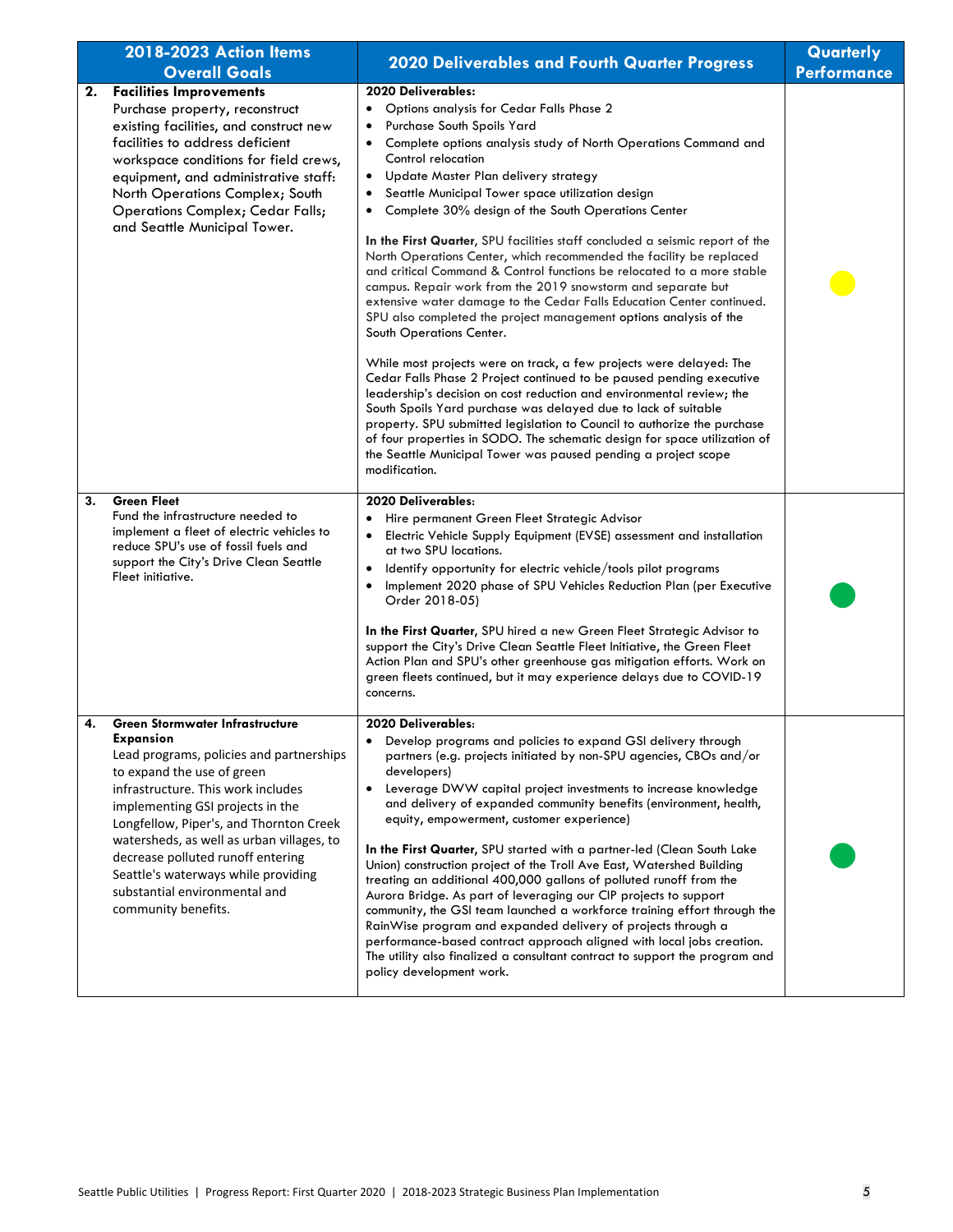|    | 2018-2023 Action Items<br><b>Overall Goals</b>                                                                                                                                                                                                                                                                                                    | <b>2020 Deliverables and Fourth Quarter Progress</b>                                                                                                                                                                                                                                                                                                                                                                                                                                                                                                                                                                                                                                                                                                                                                                                                                                                                                                                                                                                                                                                                                                                                                                                                                                                                                                                                                                                                                                                                                                                                                                                                                                                                         | Quarterly<br><b>Performance</b> |
|----|---------------------------------------------------------------------------------------------------------------------------------------------------------------------------------------------------------------------------------------------------------------------------------------------------------------------------------------------------|------------------------------------------------------------------------------------------------------------------------------------------------------------------------------------------------------------------------------------------------------------------------------------------------------------------------------------------------------------------------------------------------------------------------------------------------------------------------------------------------------------------------------------------------------------------------------------------------------------------------------------------------------------------------------------------------------------------------------------------------------------------------------------------------------------------------------------------------------------------------------------------------------------------------------------------------------------------------------------------------------------------------------------------------------------------------------------------------------------------------------------------------------------------------------------------------------------------------------------------------------------------------------------------------------------------------------------------------------------------------------------------------------------------------------------------------------------------------------------------------------------------------------------------------------------------------------------------------------------------------------------------------------------------------------------------------------------------------------|---------------------------------|
| 5. | Pump Stations, Force Mains, and<br><b>Combined Sewer Overflow Outfalls</b><br>Rehabilitate or replace assets at<br>A)<br>SPU's sewer pump stations and their<br>associated for mains to help prevent<br>sewer overflows and backups.<br>Rehabilitate and replace SPU's<br>B)<br>Combine Sewer Overflow outfalls to<br>help prevent sewer backups. | 2020 Deliverables:<br>Completions of Pump Stations 2, 72, 73 improvement projects<br>$\bullet$<br>Advertise project for Pump Stations 17 and 118<br>$\bullet$<br>Kick-off design improvements for Pump Stations 62, 63, 71 and 76<br>٠<br>Airlift Pump Station Conversions: Achieve 30% design for Airlift SP 56<br>$\bullet$<br>and 90% design for Airlift PS 38<br>Complete Wastewater Pump Stations (WWPS) Projects: Replacement<br>٠<br>projects of WWPS 1, 49, 59 and 84; commission facility of WWPS<br>19; and construction fencing and restore site of WWPS 80<br>Construct replacements of valve and hatch<br>CSO Outfalls: Develop Asset Management Plan by year-end<br>٠<br>In the First Quarter, SPU is on target with our pump station rehabilitation<br>and/or replacements. Construction improvements at Pump Stations (PSs)<br>2,72 and 73 are on-going and on target with substantial completion<br>expected in Q2. Improvement work on PSs 17 and 118 is on schedule<br>and is anticipated to achieve 90% design in Q2. Work on PSs 62, 63, 71<br>and 76 are awaiting resourcing and will begin design improvements in<br>Q3. Airlift PS 38 conversion project is on target to achieving 60% design<br>in Q2. The Airlift PS 56 conversion project was on hold as we procure a<br>third-party estimate and evaluate project options. SPU anticipates<br>receiving the cost estimate in Q2. Projects at Wastewater Pump Stations<br>1, 19, 49, 59, 80 and 84 are all on target for completion in Q2-Q3. The<br>valve and hatch replacement projects are on target for completion in<br>Q2-Q3. The Combined Sewer Overflow Outfalls program is on target to<br>develop an asset management plan by year-end. |                                 |
| 6. | <b>Sewer Rehabilitation</b><br>Increase repair, rehabilitation, and<br>replacement of SPU's aging wastewater<br>and drainage pipes, based on criticality<br>and condition assessments, to support<br>SPU's goals of preventing sewer<br>overflows and meeting regulatory<br>requirements.                                                         | 2020 Deliverables:<br>Complete 165 spot rehabilitation work orders by crews.<br>٠<br>Complete 5.9 miles of sewer rehabilitation by contract.<br>٠<br>In the First Quarter, SPU crews completed 64 sewer rehabilitation<br>repairs, exceeding the quarterly target of 41. Contractors rehabilitated<br>0.03 miles of sewer pipes of the 5.9 miles targeted for 2020. Sewer<br>rehabilitation is completed in conjunction with construction projects. SPU<br>anticipates a delay in sewer rehabilitation repair as construction projects<br>are delayed due to COVID-19 concerns.                                                                                                                                                                                                                                                                                                                                                                                                                                                                                                                                                                                                                                                                                                                                                                                                                                                                                                                                                                                                                                                                                                                                              |                                 |
| 7. | <b>Sewer Lining</b><br>Increase sewer lining by utilizing trenchless<br>technology, an efficient and cost-effective<br>approach to address certain sewer system<br>problems, to support meeting SPU's<br>regulatory requirements, and reduce the<br>likelihood of structural failures and sewer<br>backups.                                       | 2020 Deliverables:<br><b>Finalize Standard Operating Procedures</b><br>٠<br>Install spot liners and T-Liners in wastewater and drainage system by<br>$\bullet$<br>completing 140 lining work orders.<br>In the First Quarter, SPU met both performance targets by finalizing the<br>Standard Operating Procedures and successfully installing 24 liners.<br>Future milestones are at risk due to suspended lining work and limited<br>crew availability in response to COVID-19.                                                                                                                                                                                                                                                                                                                                                                                                                                                                                                                                                                                                                                                                                                                                                                                                                                                                                                                                                                                                                                                                                                                                                                                                                                             |                                 |
| 8. | <b>Technology Services</b><br>Collaborate with the Information<br>Technology Department (ITD) to design<br>and implement processes that better<br>ensure ITD's services meet SPU's priority<br>business needs.                                                                                                                                    | 2020 Deliverables:<br>Track and manage the 2020 Tech CIP Portfolio and develop the<br>2021 Tech CIP Portfolio.<br>Reassess Tech CIP Stage Gate process to identify opportunities for<br>٠<br>improvement and alignment with ITD.<br>Recruit an IT Strategic Advisor Position that will oversee development<br>٠<br>of SPU Technology Strategic Plan, Tech CIP Portfolio Management,<br>and ongoing O&M programs and services.<br>In the First Quarter, SPU continued working with ITD to improving<br>tracking and monitoring of CIP Technology Portfolio Projects. Several<br>areas of ongoing O&M work were identified so service delivery levels<br>can be established. As the COVID-19 epidemic unfolded in March, SPU<br>and the ITD shifted focus and resources to prepare and set up equipment<br>to support staff teleworking from home. By the end of March, almost 100<br>loaner laptops were distributed across SPU, and the entire SPU/SCL<br>Contact Center was set up for teleworking. To ensure work on high<br>priority IT projects continues, SPU and the ITD reprioritized the Tech CIP<br>Portfolio and identified key projects directly supporting essential services<br>delivery.                                                                                                                                                                                                                                                                                                                                                                                                                                                                                                                       |                                 |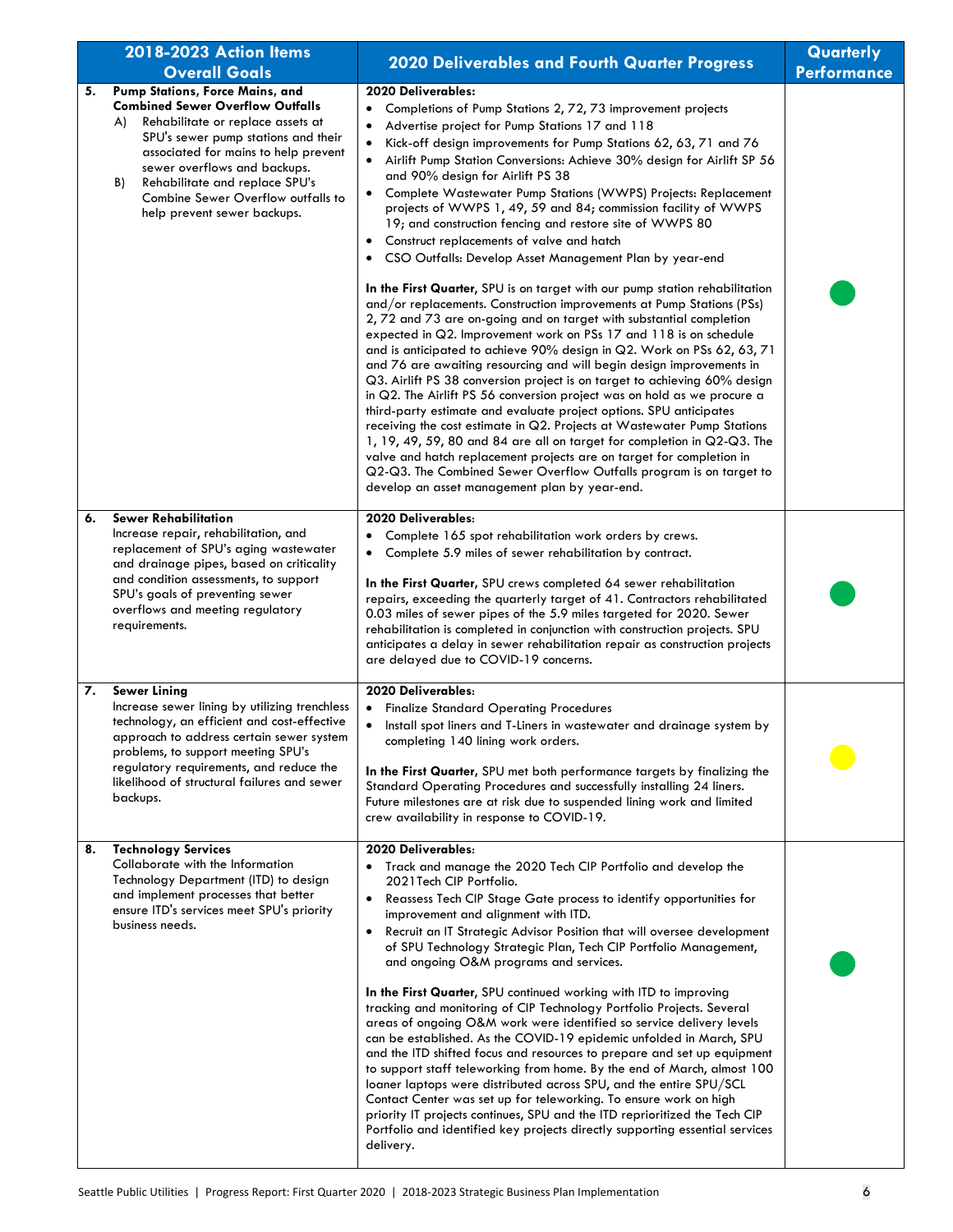|    | 2018-2023 Action Items<br><b>Overall Goals</b>                                                                                                                                                                                                                                                                       | 2020 Deliverables and Fourth Quarter Progress                                                                                                                                                                                                                                                                                                                                                                                                                                                                                                                                                                                                                                                                                                                                                                                                                                                                                                                                                                                                                                                                                                                                                                 | Quarterly<br><b>Performance</b> |
|----|----------------------------------------------------------------------------------------------------------------------------------------------------------------------------------------------------------------------------------------------------------------------------------------------------------------------|---------------------------------------------------------------------------------------------------------------------------------------------------------------------------------------------------------------------------------------------------------------------------------------------------------------------------------------------------------------------------------------------------------------------------------------------------------------------------------------------------------------------------------------------------------------------------------------------------------------------------------------------------------------------------------------------------------------------------------------------------------------------------------------------------------------------------------------------------------------------------------------------------------------------------------------------------------------------------------------------------------------------------------------------------------------------------------------------------------------------------------------------------------------------------------------------------------------|---------------------------------|
| 9. | <b>Water Distribution System Maintenance</b><br>Expand maintenance of approximately<br>60,000 water valves and 19,000 fire<br>hydrants to better ensure that valves and<br>hydrants operate reliably when needed,<br>particularly during emergencies.                                                                | 2020 Deliverables:<br>• Establish accomplishment targets for critical valve inspections based<br>on route completion<br>Hire 2 valve/2 hydrant FTEs until filled<br>Hydrant maintenance: Complete 360 work orders for low priority<br>hydrants and 120 work orders for out of service hydrants<br>In the First Quarter, SPU began reviewing and updating critical valve<br>inspection routes by grouping them geographically to increase efficiency.<br>We also developed a weekly metric report for critical valve inspections<br>to track and monitor performance. SPU exceeded performance targets<br>for both out of service hydrant and low priority hydrant work orders. We<br>completed 64 out-of-service hydrant work orders vs. targeted 30 and<br>353 low priority hydrant work orders vs. targeted 90. Future hydrant<br>work maintenance will be impacted as we continue to adhere to social<br>distancing guidelines. Valve inspections and recruitment process for 2<br>valve and 2 hydrant positions were paused due to a hiring freeze<br>brought on by COVID-19. A hiring freeze waiver to continue recruiting<br>for these critical positions was submitted and we are awaiting a decision. |                                 |
|    | 10. Water and Drainage & Wastewater<br><b>Opportunity Projects</b><br>Take advantage of street openings driven<br>by transportation projects by initiating<br>water infrastructure projects to improve<br>service levels, reduce risk, reduce future<br>costs, and provide service where there<br>currently is none. | 2020 Deliverables:<br>Project assessment to determine opportunity<br>If project is identified, prepare scope and cost estimates for inclusion<br>into SDOT project<br>If rehab project is not included in SDOT project, add to SPU projects<br>for prioritization and scheduling.<br>In the First Quarter, SPU was on track with its assessment of new inter-<br>agency projects opportunities for drinking water, including regular<br>coordination with SDOT project teams. SPU will continue to assess new<br>opportunity projects but anticipates the number of opportunity projects<br>will be impacted by the COVID-19 pandemic.                                                                                                                                                                                                                                                                                                                                                                                                                                                                                                                                                                        |                                 |

### *Table 3. Progress on City Council Deliverables*

| 2018-2023 Council<br><b>Amendment Scope</b>                                                                                                                                   | <b>2020 Deliverables and Fourth Quarter Progress</b>                                                                                                                                                                                                                                                                                                                                                                                                                                                                                                                                              | Quarterly<br><b>Performance</b> |
|-------------------------------------------------------------------------------------------------------------------------------------------------------------------------------|---------------------------------------------------------------------------------------------------------------------------------------------------------------------------------------------------------------------------------------------------------------------------------------------------------------------------------------------------------------------------------------------------------------------------------------------------------------------------------------------------------------------------------------------------------------------------------------------------|---------------------------------|
| <b>Customer Review Panel</b><br>Maintain continuous stakeholder<br>engagement as SPU implements the six-<br>year Strategic Business Plan and conducts<br>future Plan updates. | 2020 Deliverables:<br>• Complete Panel briefing for 2021-2026 SBP; 10 meetings<br>• Transmit Panel letter regarding SBP recommendations to Council<br>• Quarterly review of SBP deliverables<br>In the First Quarter, the Customer Review Panel held six meetings.<br>Beginning in March, meetings were switched to a virtual format due to<br>COVID-19 concerns. The Panel continued receiving the 2018-2023 Action<br>Plan updates and revised/new 2021-2026 Action Plans. The Panel was<br>also briefed on the status of SPU community outreach regarding the<br>customer satisfaction survey. |                                 |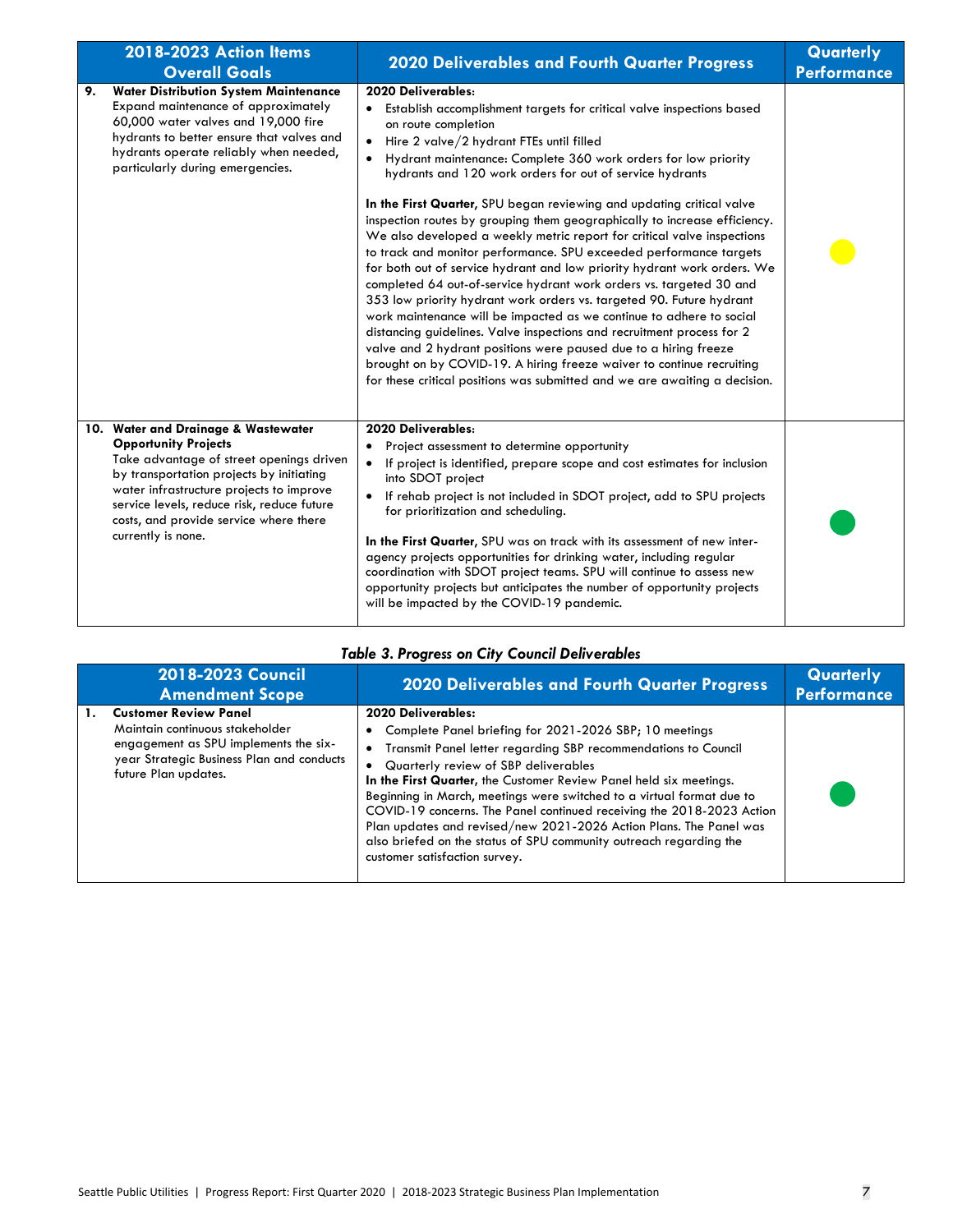| 2018-2023 Council<br><b>Amendment Scope</b>                                                                                           | <b>2020 Deliverables and Fourth Quarter Progress</b>                                                                                                                                                                                                                                                                                                                                                                                                                                                                                                                                                                                                                                                                                                                                                                                                                                                                                                                                                                                                                                                                                                                                                                                                                                                                                                                                                                                                                                                                                                                                                                                                                                                                                                                                                                         | Quarterly<br><b>Performance</b> |
|---------------------------------------------------------------------------------------------------------------------------------------|------------------------------------------------------------------------------------------------------------------------------------------------------------------------------------------------------------------------------------------------------------------------------------------------------------------------------------------------------------------------------------------------------------------------------------------------------------------------------------------------------------------------------------------------------------------------------------------------------------------------------------------------------------------------------------------------------------------------------------------------------------------------------------------------------------------------------------------------------------------------------------------------------------------------------------------------------------------------------------------------------------------------------------------------------------------------------------------------------------------------------------------------------------------------------------------------------------------------------------------------------------------------------------------------------------------------------------------------------------------------------------------------------------------------------------------------------------------------------------------------------------------------------------------------------------------------------------------------------------------------------------------------------------------------------------------------------------------------------------------------------------------------------------------------------------------------------|---------------------------------|
| <b>CIP Accomplishment Rate</b><br>2.<br>Adjust the baseline capital improvement<br>program accomplishment rate from 100%<br>to 97.5%. | 2020 Deliverables:<br>Adjust the baseline capital improvement program accomplishment rate<br>from 97.5% to 85% (95% Ship Canal & sediments, 90% Solid Waste).<br>In the First Quarter, the CIP accomplishment for all funds was 53% of the<br>target 85% with an actual expenditure of \$33.6M of the budgeted<br>\$63.4M in Q1. Construction CIP spending is typically slow in Q1 because<br>construction is less active after the holidays. Additionally, January's<br>spending is attributed to work completed in December of the prior year.<br>However, 2020 construction CIP spending continued to be impacted in<br>March due to the COVID-19 pandemic which slowed construction as<br>contractors worked to be in compliance with COVID-19 related health<br>and safety requirements, delayed moving projects into construction as the<br>CIP departments worked to develop and implement COVID-19 health<br>and safety protocols for project and construction management staff, and<br>delayed projects that required water shutdowns longer than 2 hours for<br>residential customers to limit impact to customers as they adhered to the<br>Governor's shelter in place order.<br>Accomplishment was mixed by fund and excluded shared projects and<br>technology projects, which were split across all funds:<br>Water Fund accomplished 100% of its \$8.3M in Q1 budget.<br>Drainage and Wastewater Fund accomplished 42% of its CIP -<br>\$15.1M in actual expenditures of \$35.6M in Q1 budget.<br>Solid Waste Fund accomplished 20% of its CIP - \$290K in<br>actual expenditures of \$1.5 million in Q1 budget.<br>Shared CIP accomplished 46% - \$6.85M in actual<br>expenditures of \$14.9M in Q1 budget.<br>Technology CIP accomplished 101% - \$3.03M in actual<br>expenditures of \$3.0M in Q1 budget. |                                 |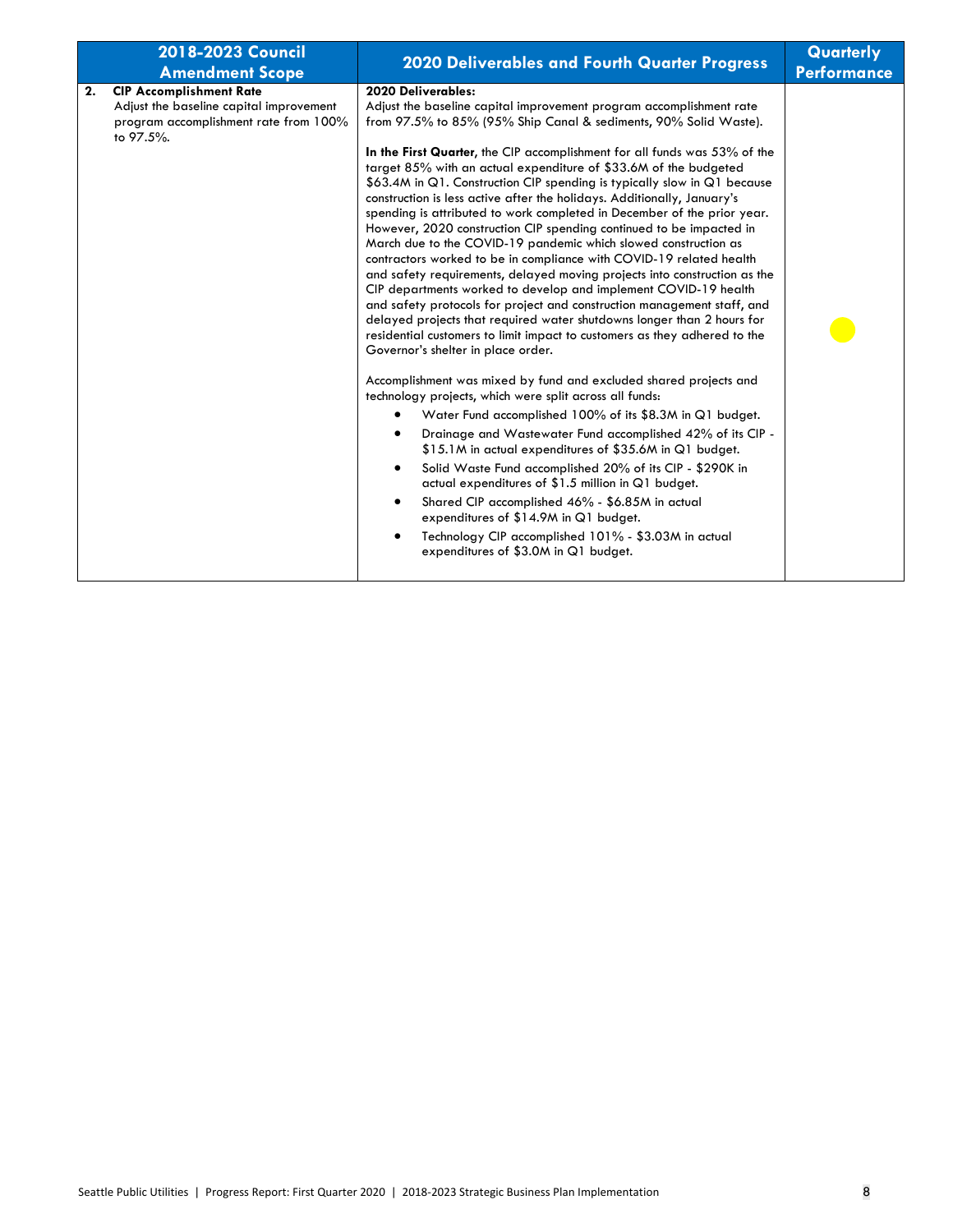|    | 2018-2023 Action Item                                                                                                                                                                                                                                                                                                                                                                                                                                                                                                                                                                               | 2018 - 20 Action Items Deferred                                                                                                                                                       | Quarterly<br><b>Performance</b> |
|----|-----------------------------------------------------------------------------------------------------------------------------------------------------------------------------------------------------------------------------------------------------------------------------------------------------------------------------------------------------------------------------------------------------------------------------------------------------------------------------------------------------------------------------------------------------------------------------------------------------|---------------------------------------------------------------------------------------------------------------------------------------------------------------------------------------|---------------------------------|
| 1. | <b>Diaper &amp; Pet Waste Feasibility Study</b><br>Evaluate the feasibility of composting<br>diapers and pet waste.                                                                                                                                                                                                                                                                                                                                                                                                                                                                                 | The feasibility of composting diapers and pet waste will be addressed<br>as part of the next Solid Waste Comprehensive Plan. We will not be<br>reporting on this Action Item in 2020. |                                 |
|    | 2018-2023 Action Item                                                                                                                                                                                                                                                                                                                                                                                                                                                                                                                                                                               | 2018 - 19 Action Items Completed                                                                                                                                                      |                                 |
| 1. | <b>Security Monitoring</b><br>Add a dedicated security monitoring<br>center to provide SPU with real-time<br>monitoring of security video and add a<br>security position to respond to an<br>increasing number of incidents, improve<br>response time to alarms, and perform<br>more security checks.                                                                                                                                                                                                                                                                                               | This Action Item is complete with the Security Monitoring space fully<br>staffed by a security staff.                                                                                 |                                 |
|    | 2018-2023 Council Amendment<br><b>Scope</b>                                                                                                                                                                                                                                                                                                                                                                                                                                                                                                                                                         | 2018 - 19 Deliverables and<br><b>Completion Date</b>                                                                                                                                  | Quarterly<br><b>Performance</b> |
|    | 1. System Development Charges<br>Propose a set of recommendations to<br>establish new sewer and drainage system<br>development charges and change the<br>method of calculating the water<br>connection charge.                                                                                                                                                                                                                                                                                                                                                                                      | System Development Charges Summary of Issue Analysis was submitted<br>to Council in June. This Council Deliverable was closed in Q2 2020                                              |                                 |
| 2. | <b>Accountability &amp; Affordability</b><br>Prepare a strategic plan for affordability<br>and accountability.                                                                                                                                                                                                                                                                                                                                                                                                                                                                                      | This Council Deliverable was completed and was closed in Q2 2020.                                                                                                                     |                                 |
| 3. | <b>Risk &amp; Resiliency</b><br>Prepare a risk and resiliency management<br>assessment to identify and evaluate<br>potential impact and disruption to SPU's<br>business and investment strategies. The<br>assessment may include the following:<br>climate change; disaster preparedness;<br>economic growth and cost of living trends,<br>market trends for utility services, regional<br>and City investment priorities, and<br>workforce availability and capabilities.<br>Submit a status report on the assessment<br>by August 1, 2018. Submit the final draft<br>to Council by June 30, 2020. | This Council Deliverable was completed and was closed in Q2 2020.                                                                                                                     |                                 |
| 4. | <b>Efficiency Report</b><br>Conduct a thorough review of utility<br>business practices identifying changes in<br>operation and project delivery processes<br>that result in at least 0.1 percentage point<br>decrease to the 5.2 percent combined<br>average annual rate increase.                                                                                                                                                                                                                                                                                                                  | This Council Deliverable was completed and was closed in Q2 2020.                                                                                                                     |                                 |
| 5. | <b>Water Tap Fees</b><br>Adjust water tap fees to reflect current<br>costs of service. Updated fees shall be<br>implemented by SPU via Director's Rule<br>no later than April 1, 2018.                                                                                                                                                                                                                                                                                                                                                                                                              | This Council Deliverable was completed and closed in Q3 2018. The<br>Director's rule went into effect on October 1, 2018.                                                             |                                 |
| 6. | <b>Water Connection Charges</b><br>Update the water connection charge to<br>ensure that SPU is charging the<br>appropriate amount related to connecting<br>to the water system and consistent with the<br>SMC. Updated charges shall be<br>implemented by SPU via Director's Rule no<br>later than April 1, 2018.                                                                                                                                                                                                                                                                                   | This Council Deliverable was completed and closed in Q3 2018. The<br>Director's rule went into effect on October 1, 2018.                                                             |                                 |